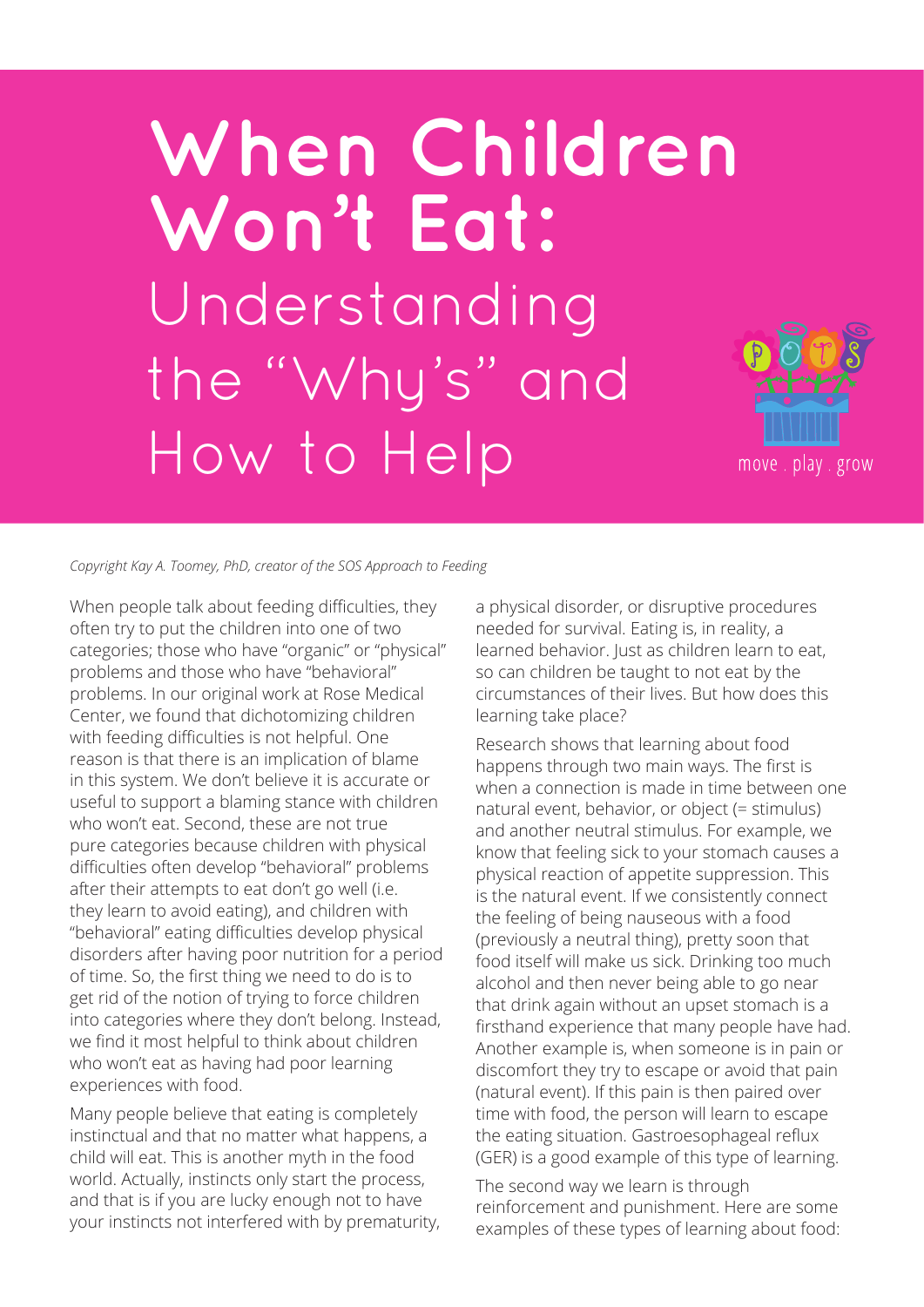#### **PEDIATRIC OCCUPATIONAL THERAPY SERVICES (POTS)**

**Eating »»» Followed by praise or imitation (= positive reinforcement) »»» leads to more eating**

**Refusing to eat »»» Followed by lots of attention & interaction from parents stressed about needing to have their children eat (= positive reinforcement) »»» more refusal**

So, you can see that positive reinforcement can cause more of an undesired behavior, as well as increasing wanted behaviors!

Now, how about some punishment examples?

**Eating »»» Followed by choking and fear (= punishment) »»» less eating**

**Eating »»» followed by being yelled at (= punishment) »»» less eating**

Punishment around food is very powerful. Booth (1990) showed that if the learned reaction to food is negative, there is a physical effect of appetite suppression. That is, if the learning about food is unpleasant, our bodies will turn off our appetites. Also, Weingarten and Marten (1989) showed that if you make negative connections to the cues to eating (e.g. sitting down at the table, the utensils you use, the people present, the room where you eat), you will learn to avoid the feeding situation completely. The power of punishment is why we do not support force feeding, except in very special circumstances. We find that children who are force fed may learn to eat some foods to avoid being punished; but that this is not a normal way of eating (it is actually escape learning). In addition, often times after the punishment is removed, the child stops eating again.

What about learning to eat new foods? This takes place through a process of presenting the new food over and over again along with positive reinforcement for ANY interaction with the food. Birch (1990) showed that it takes up to 10 repeated presentations of a new food with positive reinforcement before a child will begin to eat that food regularly. Many people make the mistake of taking that first rejection of a new food as the final word, but it is not.

It is important whenever we work with children who have feeding problems to first figure out how they learned to not eat. Were they premature and constantly had people sticking things in their face? Did they have pain every time they ate? Were they always congested so that they could never breathe while they were eating? Did they have motor problems so that it was hard to coordinate eating and they were always frustrated? Do they have a sensory integration disorder so that it is hard for them to understand all the different pieces to eating? The reasons children learn to not eat are many and varied.

Because learning is the key factor here, it is also critical to always be aware of what each feeding interaction may be teaching the child. By refusing to eat certain foods ourselves, are we teaching our children to avoid those foods? By never sitting down to a family meal are we preventing our child from having a rich learning experience about food, in addition to missing an important teaching opportunity? By giving a child a toy during a meal after they just refused to take a bite for us, haven't we just reinforced noncompliance? By yelling or forcing are we teaching them that eating is unpleasant (and turning off their appetite)? Although difficult, it is often helpful to have someone else watch us feed our child so that they can help us pick up on these subtle negative teachings.

So, how do we teach children to eat? The overall goal of all treatment with children who won't eat is to create a situation which positively reinforces normal, healthy eating patterns. There are five main categories of strategies: